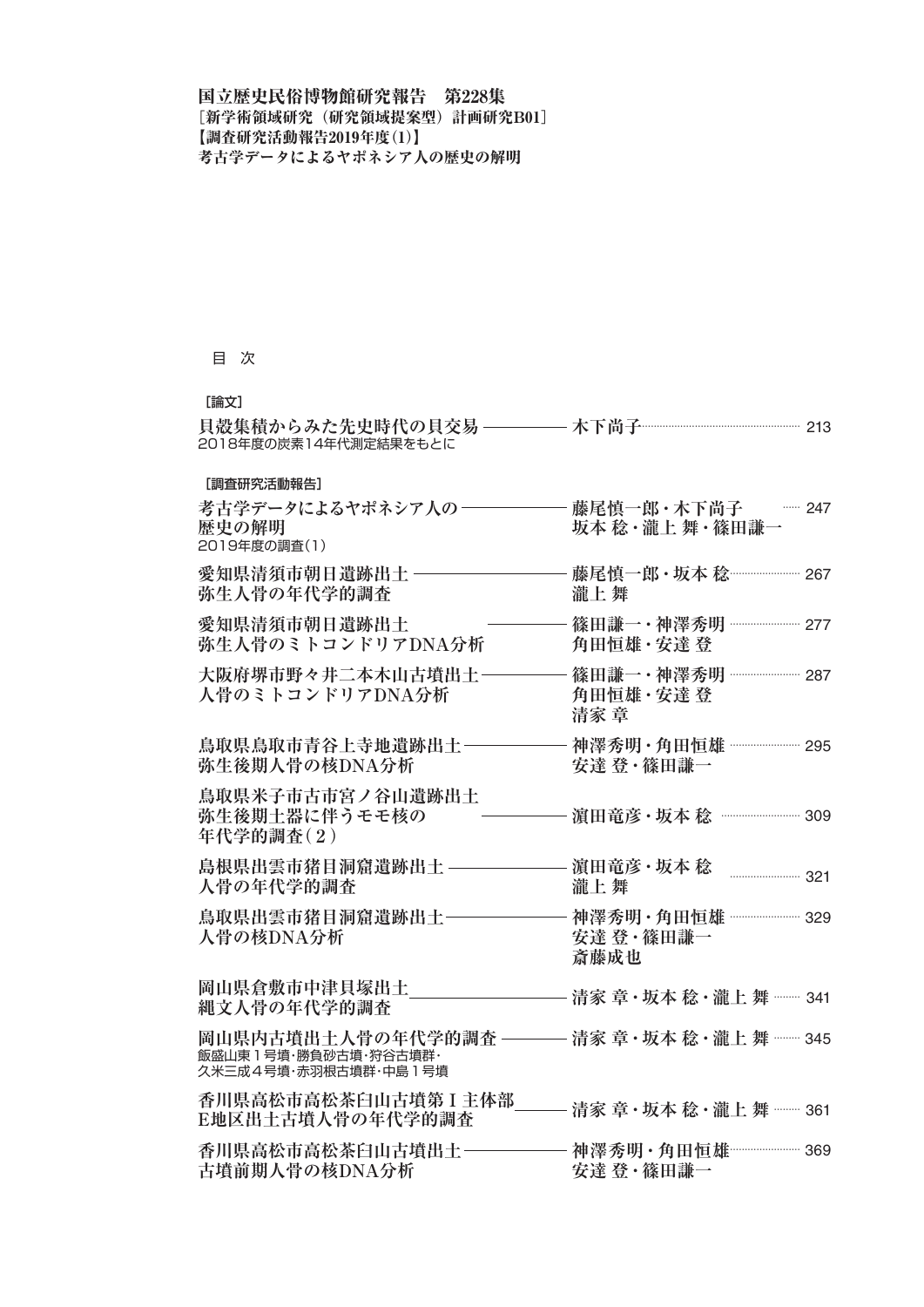| 佐賀県唐津市大友遺跡第5・6次調査出土 – – –<br>弥生人骨の補正年代について               | 藤尾慎一郎                                              |
|----------------------------------------------------------|----------------------------------------------------|
| 佐賀県唐津市大友遺跡第5次調査出土 ――<br>弥生人骨の核DNA分析                      | 神澤秀明 · 角田恒雄 ··················· 385<br>安達 登・篠田謙一   |
| 鹿児島県内出土縄文人骨の年代学的調査 -<br>出水貝塚·柊原遺跡                        | 竹中正巳 • 坂本 稔<br>瀧上舞                                 |
| 鹿児島県内出土縄文人骨のミトコンドリア––<br>DNA分析<br>出水貝塚·柊原遺跡              | 篠田謙一·神澤秀明 777-403<br>安達 登・角田恒雄・竹中正巳                |
| 宮崎県えびの市島内地下式横穴墓群出土―――竹中正巳・坂本 稔 …………………… 411<br>人骨の年代学的調査 | 瀧上舞                                                |
| 南九州古墳時代人骨の<br>ミトコンドリアDNA分析<br>島内地下式横穴墓群・町田堀遺跡・立小野堀遺跡     | 篠田謙一・神澤秀明 -------- 417<br>角田恒雄・安達 登・竹中正巳           |
| 鹿児島県南種子町広田遺跡出土<br>人骨の年代学的調査                              | 竹中正巳·坂本 稔 …………………… 427<br>瀧上舞                      |
| 鹿児島県南種子町広田遺跡出土-<br>人骨のミトコンドリアDNA分析                       | 篠田謙一・神澤秀明」<br>$\cdots$ 433<br>角田恒雄・安達 登・竹中正巳       |
| 鹿児島県徳之島所在遺跡出土-<br>人骨の年代学的調査<br>面縄第1貝塚・トマチン遺跡・下原洞穴遺跡      | 竹中正巳 • 坂本 稔<br>瀧上舞                                 |
| 鹿児島県徳之島所在遺跡出土<br>人骨のミトコンドリアDNA分析<br>面縄第1貝塚・トマチン遺跡・下原洞穴遺跡 | 篠田謙一·神澤秀明<br>$\cdots$ 449<br>角田恒雄・安達 登・竹中正巳        |
| 鹿児島県奄美群島所在遺跡出土<br>人骨の年代学的調査<br>喜界島花良治地区岩陰·与論島赤崎鍾乳洞       | 竹中正巳·坂本 稔 ····························· 459<br>瀧上舞 |
| 韓国高霊池山洞44号墳出土<br>人骨のミトコンドリアDNA分析                         | 篠田謙一・神澤秀明 ------- 465<br>角田恒雄・安達 登・清家 章<br>李在煥·朴天秀 |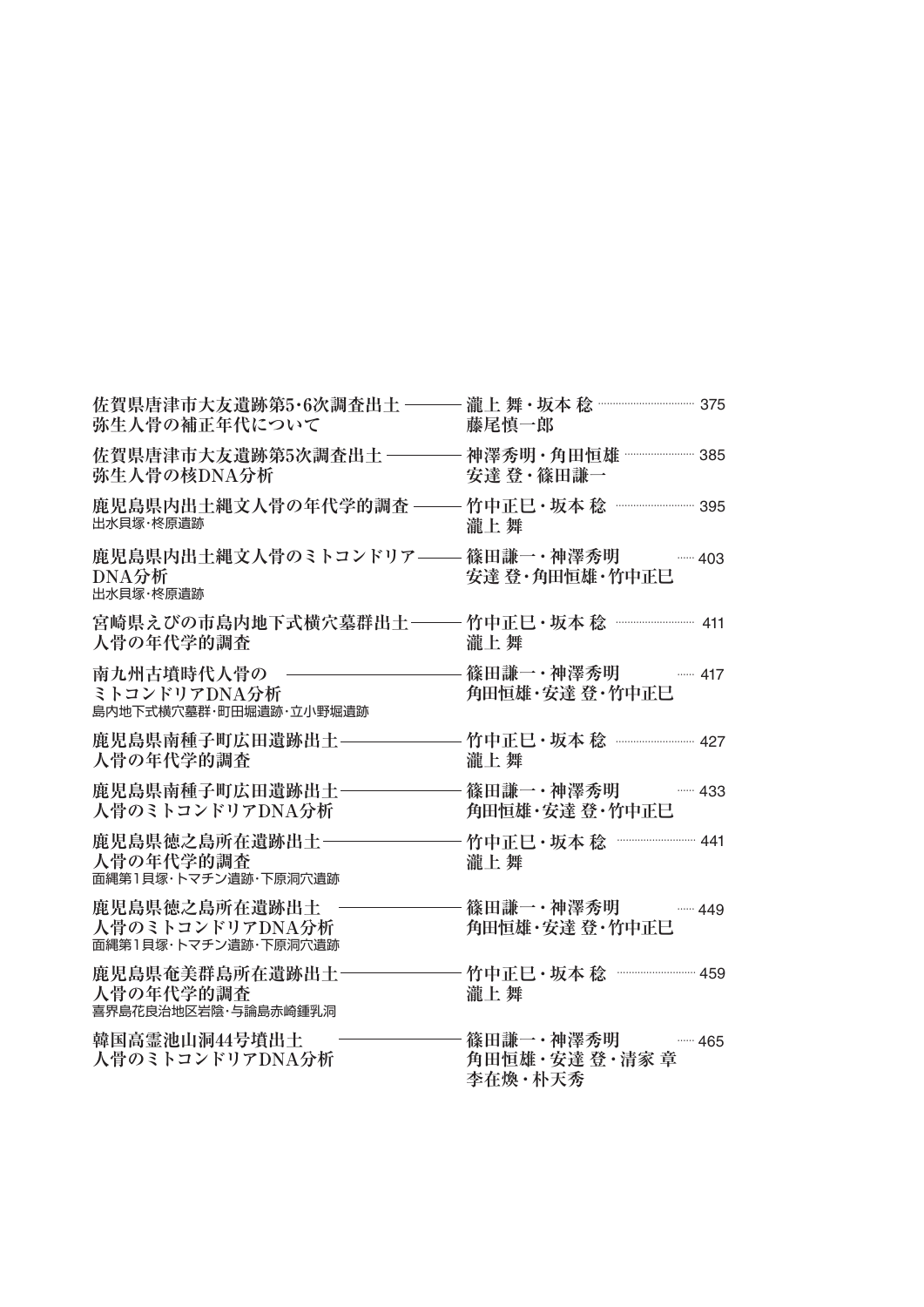Bulletin of the National Museum of Japanese History Vol.228 Grant-in-Aid for Scientific Research on Innovative Areas, B01 : Elucidating the History of Yaponesian Based on Archaeological Data : Researches in FY 2019(1)

Contents: FUJIO Shin'ichiro, KINOSHITA Naoko, SAKAMOTO Minoru, TAKIGAMI Mai and SHINODA Ken-ichi KINOSHITA Naoko — Reconstruction of Neolithic Shell Trade Based on Radiocarbon Data FUJIO Shin'ichiro, SAKAMOTO Minoru and TAKIGAMI Mai Elucidating the History of Yaponesian Based on Archaeological Data : Researches in FY 2019(1). 247 ………………………………………………………………………………… from Shell Deposits in the Okinawa Islands, FY2018 Archaeological Report on the Chronology of Human Bones of the Yayoi Period Excavated at Asahi Site, Kiyosu-shi, Aichi Pref. 267 ……………… SHINODA Ken-ichi, KANZAWA Hideaki, KAKUDA Tsuneo and ADACHI Noboru SHINODA Ken-ichi, KANZAWA Hideaki, KAKUDA Tsuneo, ADACHI Noboru and SEIKE Akira **Witochondrial DNA Analysis of Human Bones of theYayoi Period** Excavated at Asahi Site, Kiyosu-shi, Aichi Pref. **Carrolla Macchi 277 WE Mitochondrial DNA Analysis of Human Bones of the Kofun Period** Excavated at Nonoi-Nihongiyama Kofun, Sakai-shi, Osaka Pref. 287 ……………… KANZAWA Hideaki, KAKUDA Tsuneo, ADACHI Noboru and SHINODA Ken-ichi Nuclear DNA Analysis of Human Bones of the Late Yayoi Period Excavated at Aoya-Kamijichi Site, Tottori-shi, Tottori Pref. ………………………………… 295 HAMADA Tatsuhiko, SAKAMOTO Minoru HAMADA Tatsuhiko, SAKAMOTO Minoru and TAKIAGAMI Mai Archaeological Report on the Chronology of Peach Seed Accompanied with Pottery of the Late Yayoi Period Excavated at Furuichi Miyano-Taniyama Site, Yonago-shi, Tottori Pref.(2) 309 ……………………… Archaeological Report on the Chronology of Human Bones Excavated at Inome Cave Site, Izumo-shi, Shimane Pref. 321 ……………………………… KANZAWA Hideaki, KAKUDA Tsuneo, ADACHI Noboru, SHINODA Ken-ichi, and SAITOU Naruya Nuclear DNA Analysis of Human Bones Excavated at Inome Cave Site, Izumo-shi, Shimane Pref. …………………………………………………………………………… 329 Report on Investigation and Research Activity : **Article**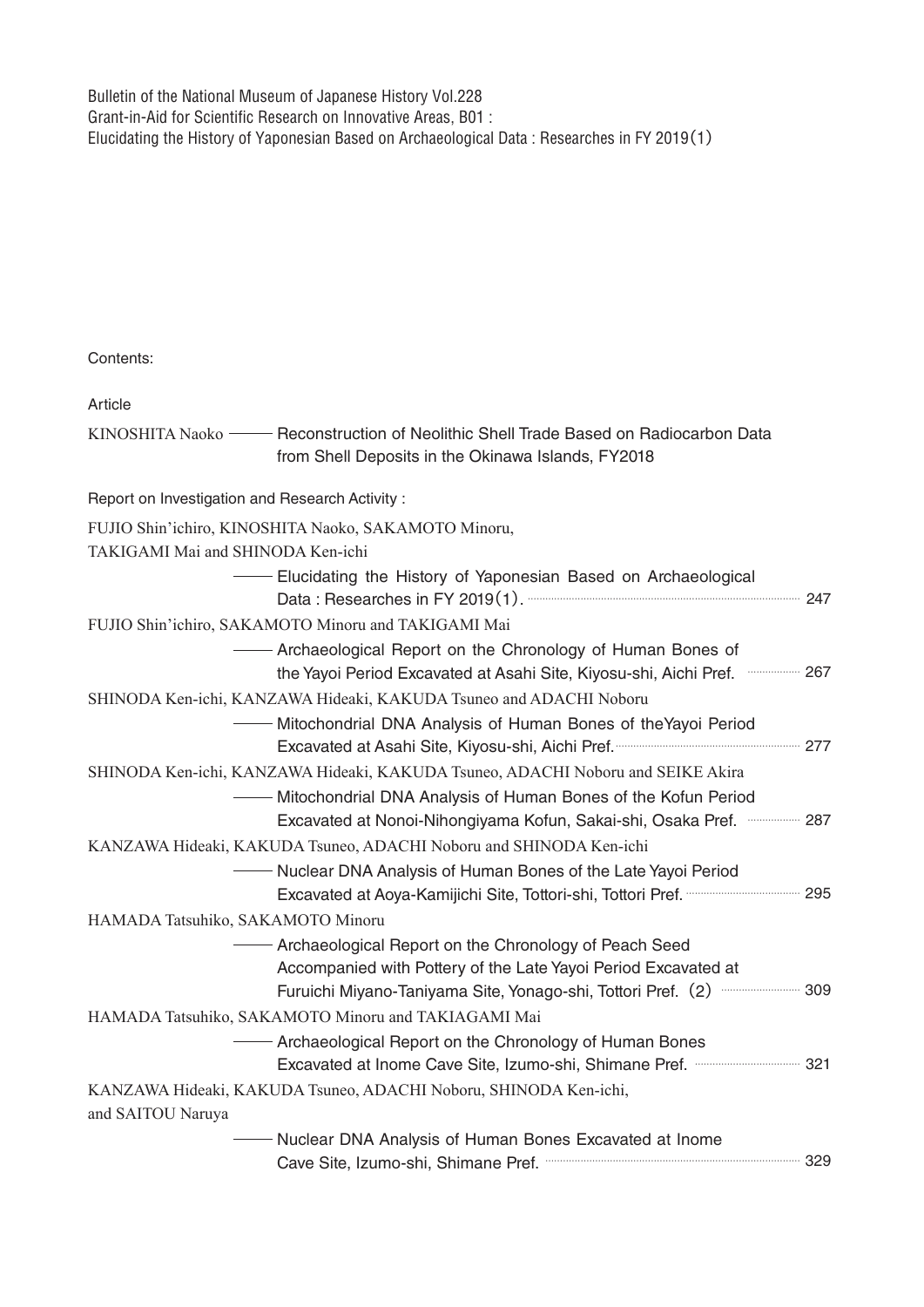| SEIKE Akira, SAKAMOTO Minoru and TAKIGAMI Mai                                                                                                                                                                                                    |  |
|--------------------------------------------------------------------------------------------------------------------------------------------------------------------------------------------------------------------------------------------------|--|
| Archaeological Report on the Chronology of a Human Bone of the<br>Jomon Period Excavated at Nakatsu Shell Mound, Kurashiki-shi,                                                                                                                  |  |
| SEIKE Akira, SAKAMOTO Minoru and TAKIGAMI Mai                                                                                                                                                                                                    |  |
| Archaeological Report on the Chronology of Human Bones<br>Excavated from Kofuns of Okayama Pref.:<br>limoriyama-Higashi No.1 Kofun, Shobuzako Kofun, Kariya Kofuns,<br>Kume-San'nari No.4 Kofun, Akabane Kofuns and Nakashima No.1<br>Kofun. 245 |  |
| SEIKE Akira, SAKAMOTO Minoru and TAKIGAMI Mai                                                                                                                                                                                                    |  |
| - Archaeological Report on the Chronology of Human Bones from the<br>Area E of No.1 Main Part of Excavated Takamatsu-Chausuyama                                                                                                                  |  |
| KANZAWA Hideaki, KAKUDA Tsuneo, ADACHI Noboru and SHINODA Ken-ichi                                                                                                                                                                               |  |
| - Nuclear DNA Analysis of a Human Bone of the Early Kofun Period<br>Excavated from Takamatsu-Chausuyama Kofun, Takamatsu-shi,<br>Kagawa Pref. 369                                                                                                |  |
| TAKIAGAMI Mai, SAKAMOTO Minoru and FUJIO Shin'ichiro                                                                                                                                                                                             |  |
| - Radiocarbon Age Calibration of Human Bones Exavated in the 5th<br>and the 6th Examination of Otomo Site, Karatsu-shi, Saga Pref.  375                                                                                                          |  |
| KANZAWA Hideaki, KAKUDA Tsuneo, ADACHI Noboru and SHINODA Ken-ichi                                                                                                                                                                               |  |
| - Nuclear DNA Analysis of a Human Bone of the Yayoi Period Exca-<br>vated in the 5th Examination of Otomo Site, Karatsu-shi, Saga Pref.  385                                                                                                     |  |
| TAKENAKA Masami, SAKAMOTO Minoru and TAKIGAMI Mai                                                                                                                                                                                                |  |
| - Archaeological Report on the Chronology of Human Bones of<br>Izumi Shell Midden and Kunugibaru Shell Midden                                                                                                                                    |  |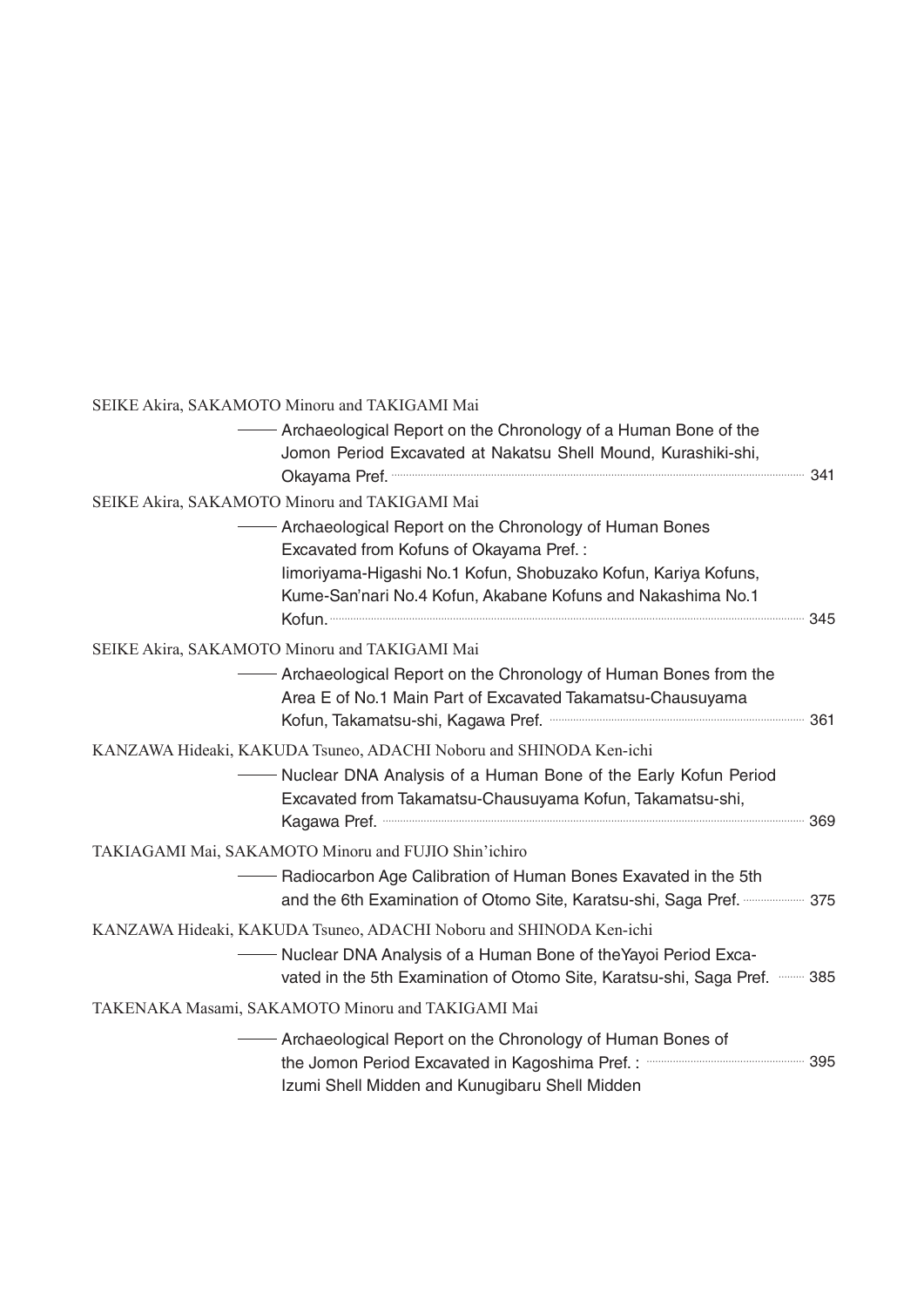|                     | SHINODA Ken-ichi, KANZAWA Hideaki, ADACHI Noboru, KAKUDA Tsuneo                                                                   |  |
|---------------------|-----------------------------------------------------------------------------------------------------------------------------------|--|
| and TAKENAKA Masami |                                                                                                                                   |  |
|                     | Mitochondrial DNA Analysis of Human Bones of the Jomon Period<br>Excavated in Kagoshima Pref.:                                    |  |
|                     | Izumi Shell Midden and Kunugibaru Shell Midden manufacture and 403                                                                |  |
|                     | TAKENAKA Masami, SAKAMOTO Minoru and TAKIGAMI Mai                                                                                 |  |
|                     | - Archaeological Report on the Chronology of Human Bones of the<br>Kofun Period Excavated at Shimauchi Underground Corridor Style |  |
|                     | SHINODA Ken-ichi, KANZAWA Hideaki, KAKUDA Tsuneo, ADACHI Noboru                                                                   |  |
| and TAKENAKA Masami |                                                                                                                                   |  |
|                     | Mitochondrial DNA Analysis of Human Bones of the Kofun Period<br>Excavated in South Kyushu.:                                      |  |
|                     | Shimauchi Underground Corridor Style Burial Chambers,                                                                             |  |
|                     | TAKENAKA Masami, SAKAMOTO Minoru and TAKIGAMI Mai                                                                                 |  |
|                     | - Archaeological Report on the Chronology of a Human Bone<br>Excavated at Hirota Site, Minamitane-cho, Kagoshima Pref.  427       |  |
| and TAKENAKA Masami | SHINODA Ken-ichi, KANZAWA Hideaki, KAKUDA Tsuneo, ADACHI Noboru                                                                   |  |
|                     | - Mitocondorial DNA Analysis of Human Bones Excavated at Hirota                                                                   |  |
|                     | TAKENAKA Masami, SAKAMOTO Minoru and TAKIGAMI Mai                                                                                 |  |
|                     | - Archaeological Report on the Chronology of Human Bones                                                                          |  |
|                     | Excavated in Tokunoshima Island, Kagoshima Pref.:                                                                                 |  |
|                     | Omonawa No.1 Shell Midden, Tomachin Site and Shitabaru Cave Site -- 441                                                           |  |
| and TAKENAKA Masami | SHINODA Ken-ichi, KANZAWA Hideaki, KAKUDA Tsuneo, ADACHI Noboru                                                                   |  |
|                     | Mitocondorial DNA Analysis of Human Bones Excavated in<br>Tokunoshima Island, Kagoshima Pref.:                                    |  |
|                     | Omonawa No.1 Shell Midden, Tomachin Site and Shitabaru Cave Site ----- 449                                                        |  |